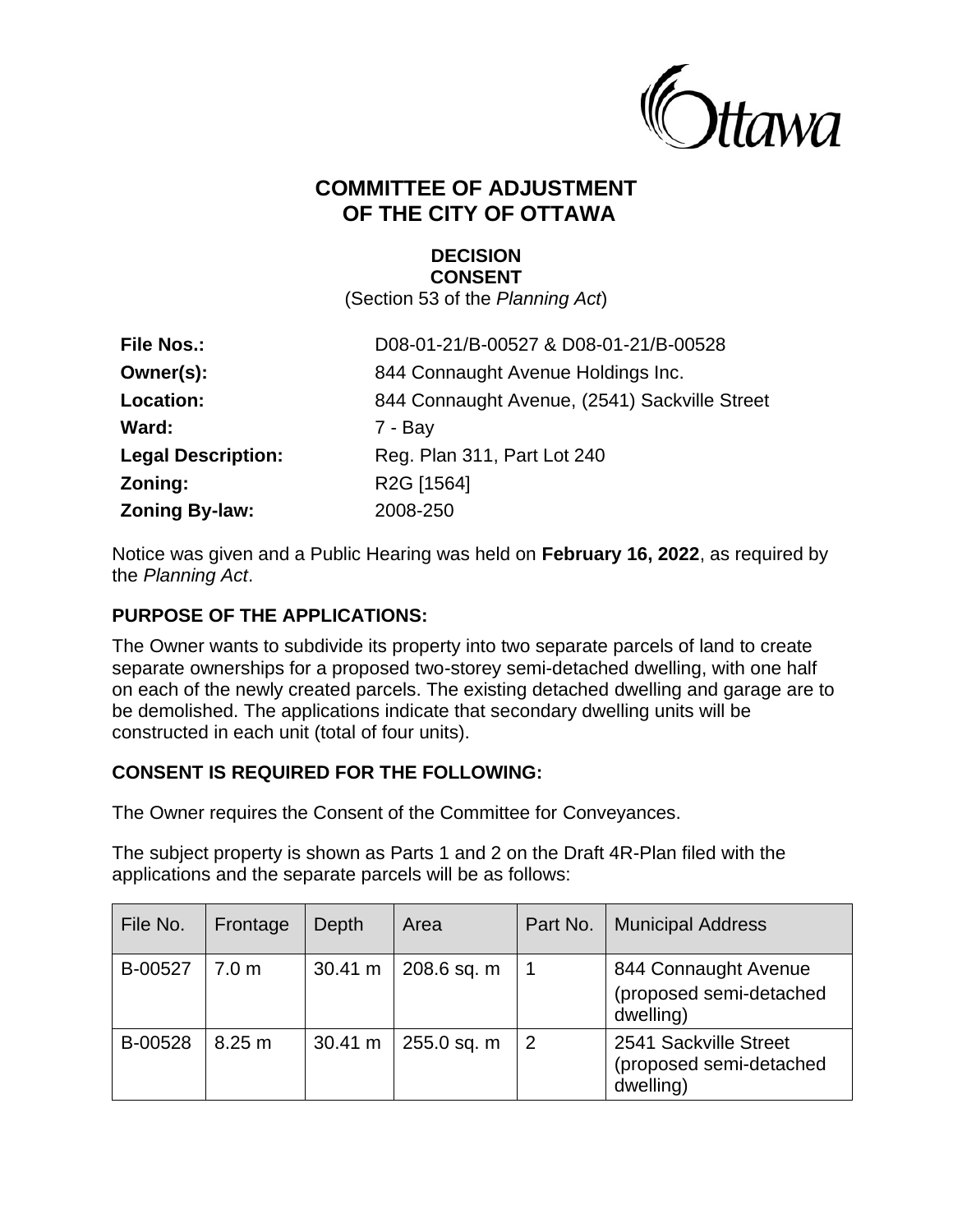Approval of these applications will have the effect of creating two separate parcels of land. The proposed parcels and one of the proposed dwellings will not be in conformity with the requirements of the Zoning By-law and therefore Minor Variance Applications (D08-02-21/A-00432 & D08-02-21/A-00433) have been filed and will be heard concurrently with these applications.

# **PUBLIC HEARING:**

The Chair administered an oath to Jeffrey Kelly, Agent for the Applicant, who confirmed that the statutory notice posting requirements were satisfied.

The Committee heard from Kathy Vandergrift of Queensway Terrace North Community Association and Susan Blakeny of 937 Arkell. The overall concerns raised were loss of greenspace, trees and soft landscaping being converted for additional parking spaces. Ms. Blakeny also questioned whether a Minor Variance Application was required for the address of the proposed development.

Also in attendance was Murray Chown, representing the Applicant. In response to the concerns raised by the residents, he confirmed that the plans have been altered to show compliance with Zoning By-law. The modifications included were for the interior lot (844 Connaught Avenue) to show a narrower driveway, no walkway to the right-of-way, and increased soft landscaping in the front yard. With respect to the trees, he confirmed that only one tree will be removed. Mr. Chown also confirmed that he has no concerns with the easement requested from Hydro Ottawa.

Lucy Ramirez of the City's Planning, Real Estate and Economic Development Department (PRED) was also in attendance.

# **DECISION AND REASONS OF THE COMMITTEE: APPLICATIONS GRANTED**

The Committee considered any written and oral submissions relating to the applications in making its Decision.

The Committee notes that the City's planning report raises "no concerns" regarding the applications.

Based on the evidence, the Committee is satisfied that the proposal is consistent with the Provincial Policy Statement that promotes efficient land use and development as well as intensification and redevelopment within built-up areas, based on local conditions. The Committee is also satisfied that a plan of subdivision of the land is not necessary for the proper and orderly development of the municipality. In addition, the Committee is satisfied that the proposal has adequate regard for the criteria specified under subsection 51(24) of the *Planning Act* and is in the public interest.

The Committee therefore grants the provisional consent, subject to the following conditions, **which must be fulfilled within a two-year period from the date of this Decision**: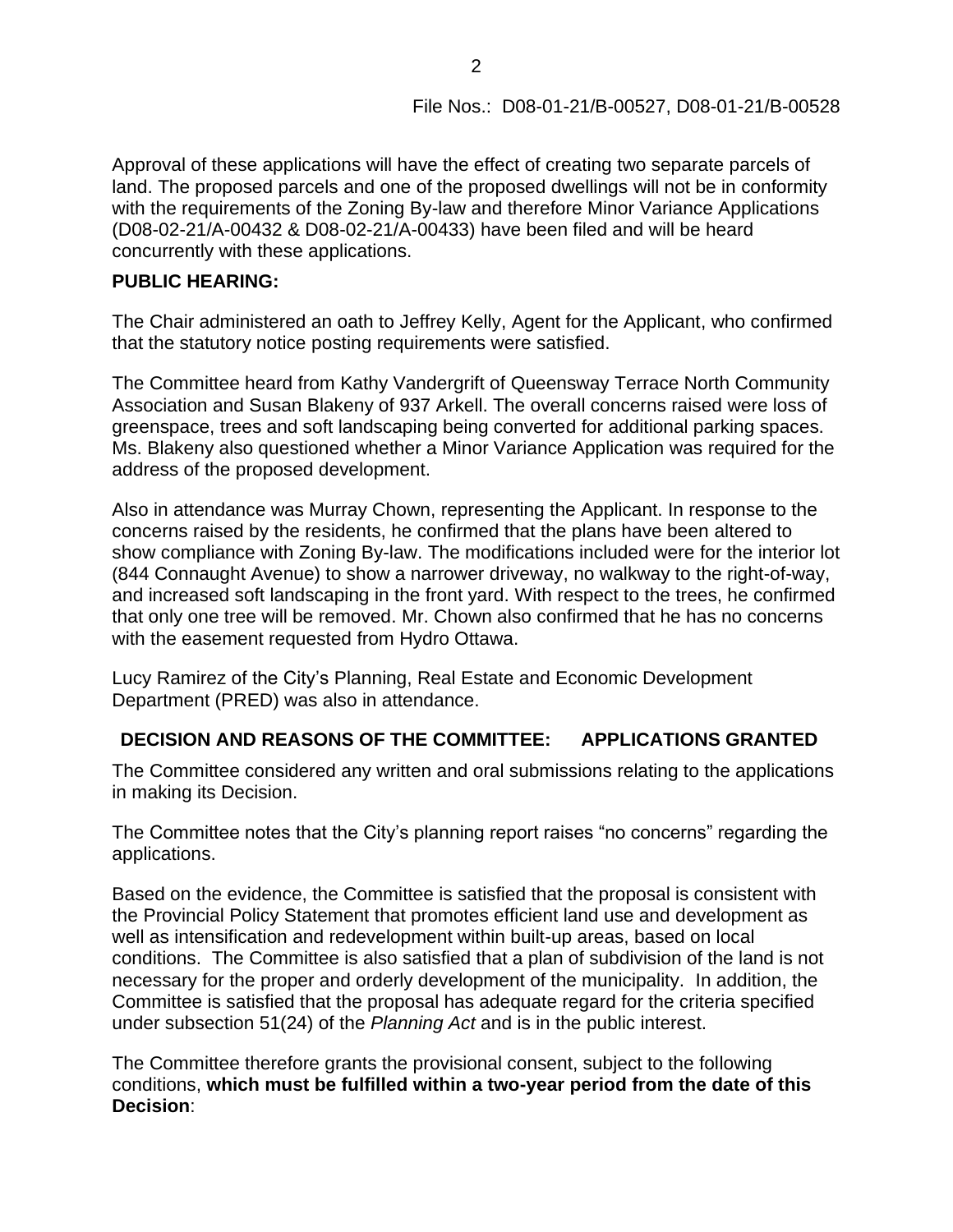- 1. That the Owners provide evidence that the accompanying Minor Variance applications (D08-02-21/A-00432, D08-02-21/A-00433) have been approved, with all levels of appeal exhausted.
- 2. That the Owner(s) provide proof to the satisfaction of the **Development Review Manager of the West Branch within Planning, Real Estate and Economic Development Department, or his/her designate**, to be confirmed in writing from the Department to the Committee, that the existing dwelling has been removed, that the existing sewer services are capped at the sewer and that the existing water service is blanked at the watermain.
- 3. That the Owner(s) provide evidence to the satisfaction of the **Development Review Manager of the West Branch within Planning, Real Estate and Economic Development Department, or his/her designate**, to be confirmed in writing from the Department to the Committee, that the accessory structure has been demolished in accordance with the demolition permit or relocated in conformity with the Zoning By-law.
- 4. That the Owner(s) provide evidence (servicing plan), to the satisfaction of the **Development Review Manager of the West Branch within Planning, Real Estate and Economic Development Department, or his/her designate**, to be confirmed in writing from the Department to the Committee, that both the severed and retained parcels have their own independent water, sanitary and sewer connection, as appropriate, and that these services do not cross the proposed severance line and are connected directly to City infrastructure. If they do cross the proposed severance line, or they are not independent, the Owner(s) will be required to relocate or construct new services from the city sewers and/or watermain at his/her own costs.
- **5.** That the Owner(s) shall provide evidence that a grading and drainage plan, prepared by a qualified Civil Engineer licensed in the Province of Ontario, an Ontario Land Surveyor or a Certified Engineering Technologist, has been submitted to the satisfaction of **Development Review Manager of the West Branch within Planning, Real Estate and Economic Development Department, or his/her designate** to be confirmed in writing from the Department to the Committee. The grading and drainage plan shall delineate existing and proposed grades for both the severed and retained properties, to the satisfaction of the **Development Review Manager of the West Branch within Planning, Real Estate and Economic Development Department, or his/her designate.**
- 6. That the Owner(s) enter into a Development Agreement with the City, at the expense of the Owner(s) and to the satisfaction of the **Development Review Manager of the West Branch within Planning, Real Estate and Economic Development Department, or his/her designate**, to require that an asphalt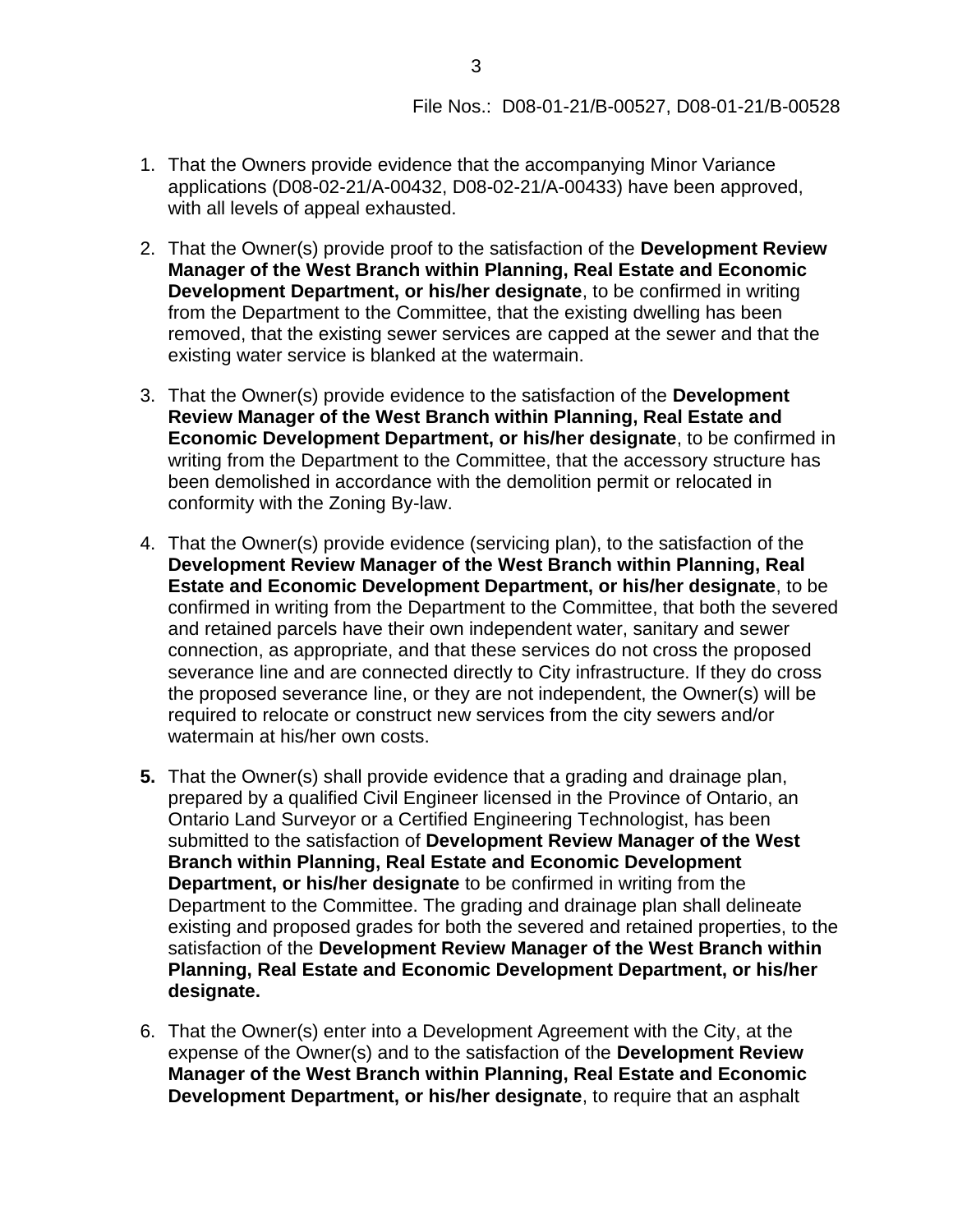overlay will be installed, at the Owner(s) expense, on Connaught Avenue and/or Sackville Street, fronting the subject lands, over the entire public driving surface area within the limits of the overlay, if the approved Site Servicing Plan shows three or more cuts within the pavement surface. The overlay must be carried out to the satisfaction of the **Development Review Manager of the West Branch within Planning, Real Estate and Economic Development Department, or his/her designate**. The Committee requires a copy of the Agreement and written confirmation from **City Legal Services** that it has been registered on title.

If the **Development Review Manager of the West Branch within Planning, Real Estate and Economic Development Department, or his/her designate** determines that a Development Agreement requiring an asphalt overlay is no longer necessary, this condition shall be deemed as fulfilled.

- 7. That the Owner(s) provide evidence (payment receipt) to the Committee that payment has been made to the City of Ottawa of cash-in-lieu of the conveyance of land for park or other public recreational purposes, plus applicable appraisal costs. The value of the land otherwise required to be conveyed shall be determined by the City of Ottawa in accordance with the provisions of By-Law No. 2009-95, as amended. Information regarding the appraisal process can be obtained by contacting the Planner.
- 8. That the Owner(s) enter into a Joint Use, Maintenance and Common Elements Agreement, at the expense of the Owner(s), setting forth the obligations between the Owner(s) and the proposed future owners. The Joint Use, Maintenance and Common Elements Agreement shall set forth the joint use and maintenance of all common elements including, but not limited to, the common party walls, common structural elements such as roof, footings, soffits, foundations, common areas, common driveways and common landscaping.

The Owner shall ensure that the Agreement is binding upon all the unit owners and successors in title and shall be to the satisfaction of **Development Manager of the West Branch within Planning, Real Estate and Economic Development Department, or his/her designate**, and **City Legal Services**. The Committee requires written confirmation that the Agreement is satisfactory to the **Development Review Manager of the West Branch within Planning, Real Estate and Economic Development Department, or his/her designate**, and is satisfactory to **City Legal Services**, as well as a copy of the Agreement and written confirmation from **City Legal Services** that it has been registered on title.

9. That the Owner(s) satisfy the requirements of Hydro Ottawa with respect to the relocation of the existing overhead services or grant an easement as required, the consent to which is hereby granted.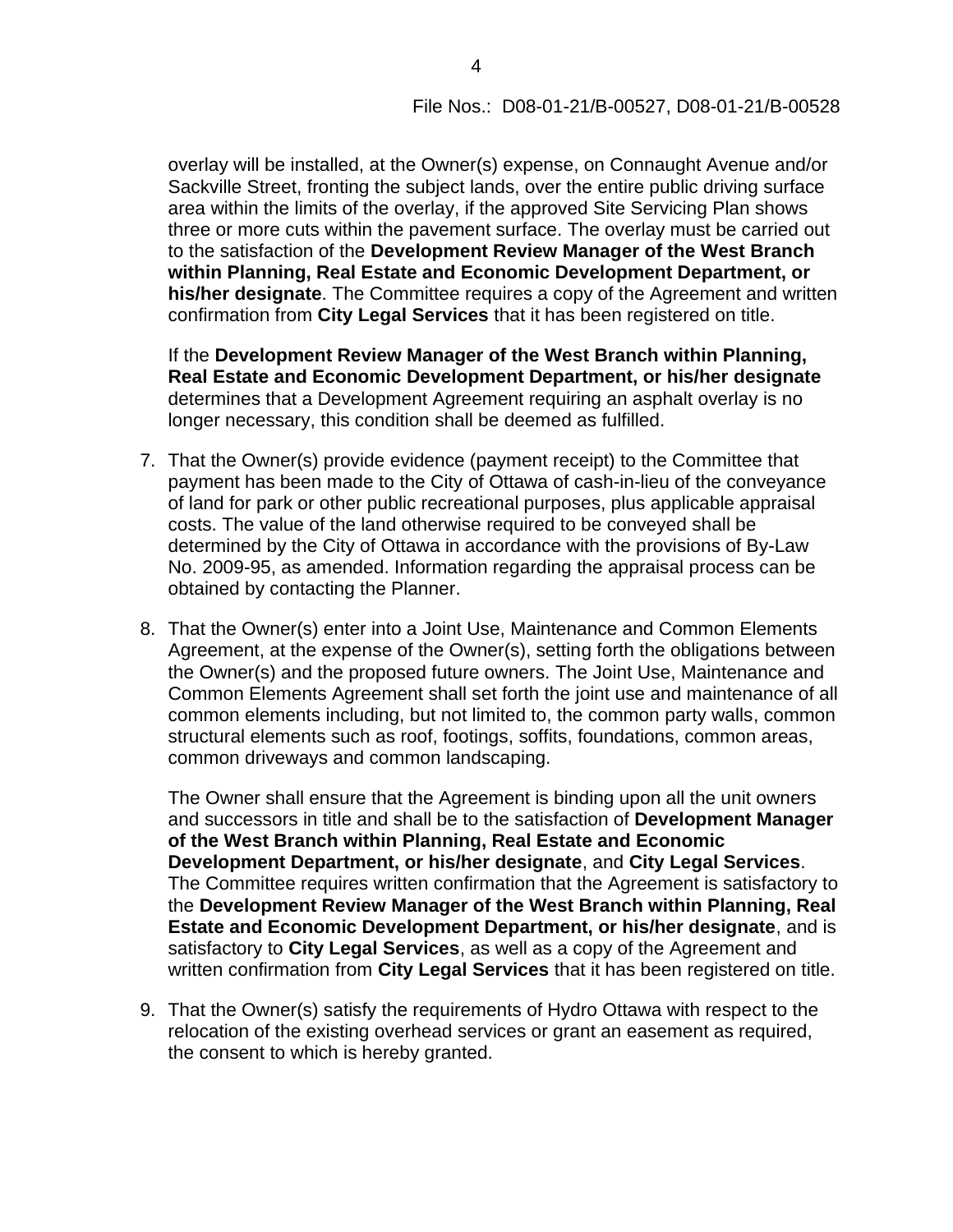- 10.That the Owner(s) file with the Committee a copy of the registered Reference Plan prepared by an Ontario Land Surveyor registered in the Province of Ontario, and signed by the Registrar, **confirming the frontage and area of the severed land. If the Registered Plan does not indicate the lot area, a letter from the Surveyor confirming the area is required**. The Registered Reference Plan must conform substantially to the Draft Reference Plan filed with the Application for Consent.
- 11.That upon completion of the above conditions, and **within the two-year period outlined above**, the Owner(s) file with the Committee, the "electronic registration in preparation documents" for a Conveyance for which the Consent is required.

#### **The Consent lapses two year from the date of this Decision.**

All technical studies must be submitted to Planning, Real Estate and Economic Development Department a minimum of **40 working days** prior to lapsing date of the consent. Should a Development Agreement be required, such request should be initiated **15 working days** prior to lapsing date of the consent and should include all required documentation including the approved technical studies.

Please note that if a major change to a condition or conditions is requested, you will be entitled to receive Notice of the changes only if you have made a written request to be notified.

#### **NOTICE OF RIGHT TO APPEAL:**

To appeal this decision to the Ontario Land Tribunal (OLT), an appeal form along with a certified cheque or money order payable to the Ontario Minister of Finance must be filed with the Secretary-Treasurer of the Committee of Adjustment by **March 17, 2022**, delivered to the following address:

> Secretary-Treasurer, Committee of Adjustment, 101 Centrepointe Drive, 4<sup>th</sup> floor, Ottawa, Ontario, K2G 5K7

The Appeal Form is available on the OLT website at [https://olt.gov.on.ca/.](https://can01.safelinks.protection.outlook.com/?url=https%3A%2F%2Folt.gov.on.ca%2F&data=04%7C01%7Cmandy.nguyen%40ottawa.ca%7C4a402e587dca4eec381008d92a9c13e2%7Cdfcc033ddf874c6ea1b88eaa73f1b72e%7C0%7C0%7C637587672099325338%7CUnknown%7CTWFpbGZsb3d8eyJWIjoiMC4wLjAwMDAiLCJQIjoiV2luMzIiLCJBTiI6Ik1haWwiLCJXVCI6Mn0%3D%7C1000&sdata=V0eM78Npg%2BE92b%2F2LCkzM1PHSopFe%2Fw4BuM7gvq28Wo%3D&reserved=0) The OLT has established a filing fee of \$400.00 per type of application with an additional filing fee of \$25.00 for each secondary application. If you have any questions about the appeal process, please contact the Committee of Adjustment office by calling 613-580-2436 or by email at [cofa@ottawa.ca.](mailto:cofa@ottawa.ca)

Only individuals, corporations and public bodies may appeal Decisions in respect of applications for consent to the OLT. A notice of appeal may not be filed by an unincorporated association or group. However, a Notice of Appeal may be filed in the name of an individual who is a Member of the Association or group on its behalf.

#### **NOTICE TO APPLICANT:**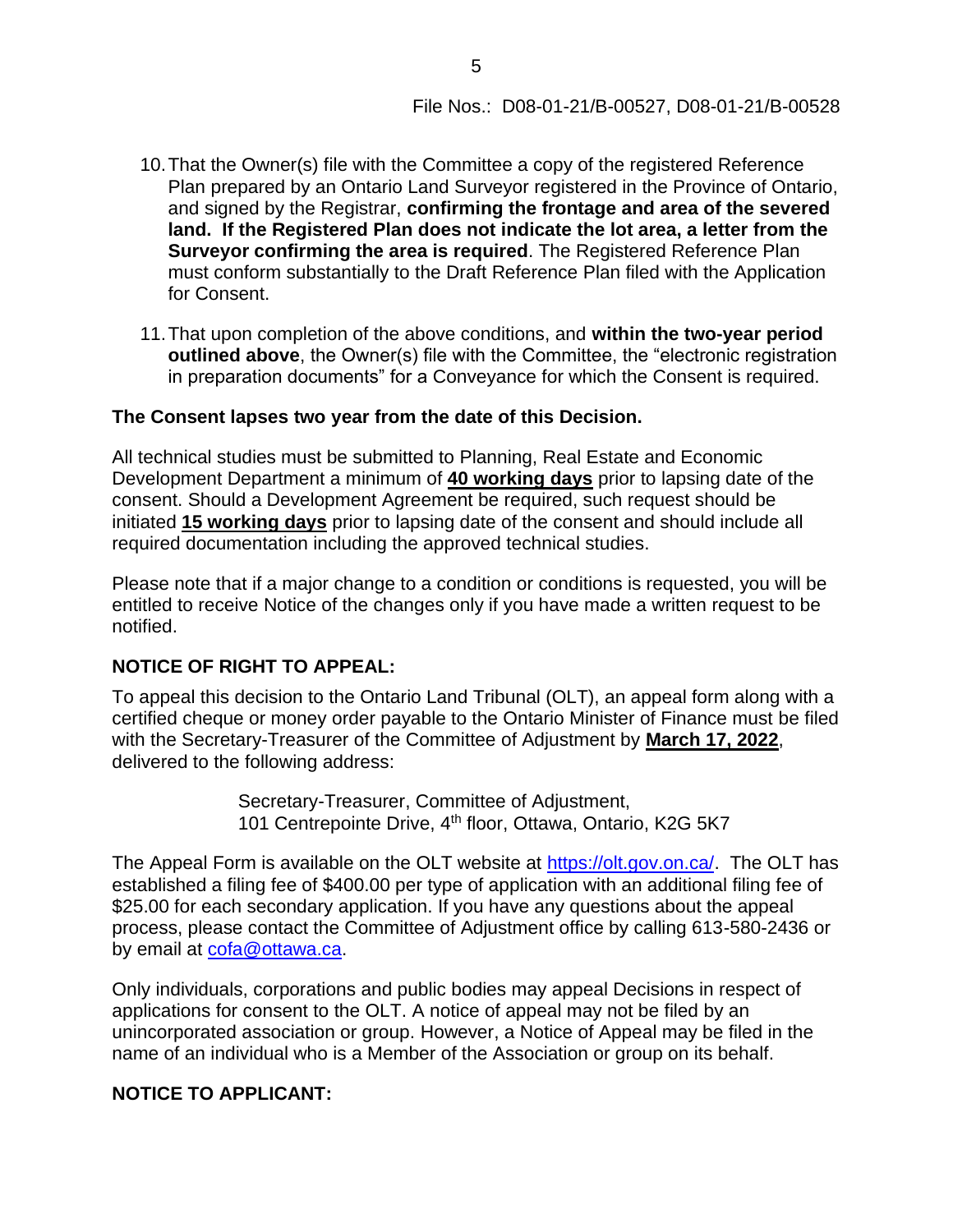# File Nos.:D08-01-21/B-00527, D08-01-21/B-00528

Applicants are advised to take note of comments received from City departments and other technical agencies like Hydro Ottawa and to consult where appropriate.